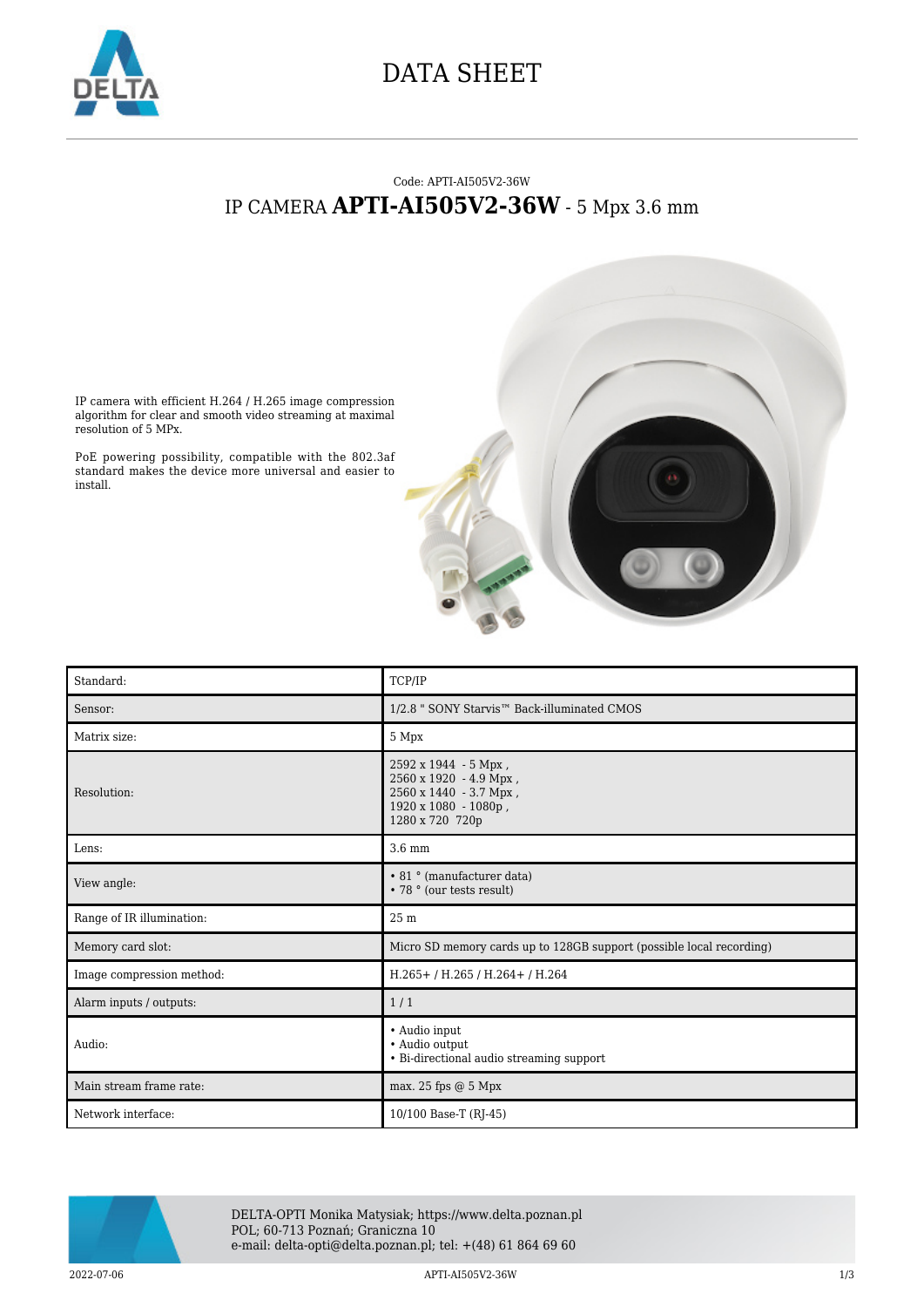

## DATA SHEET

| Network protocols:             | TCP/IP, ICMP, HTTP, HTTPS, FTP, DHCP, DNS, DDNS, RTP, RTSP, RTCP, NTP,<br><b>SMTP</b>                                                                                                                                                                                                                                                                                                                                                                                                                                                                                                                                                                                                                                                                                                            |
|--------------------------------|--------------------------------------------------------------------------------------------------------------------------------------------------------------------------------------------------------------------------------------------------------------------------------------------------------------------------------------------------------------------------------------------------------------------------------------------------------------------------------------------------------------------------------------------------------------------------------------------------------------------------------------------------------------------------------------------------------------------------------------------------------------------------------------------------|
| <b>WEB</b> Server:             | Built-in                                                                                                                                                                                                                                                                                                                                                                                                                                                                                                                                                                                                                                                                                                                                                                                         |
| Max. number of on-line users:  | 10                                                                                                                                                                                                                                                                                                                                                                                                                                                                                                                                                                                                                                                                                                                                                                                               |
| ONVIF:                         | 2.4                                                                                                                                                                                                                                                                                                                                                                                                                                                                                                                                                                                                                                                                                                                                                                                              |
| Main features:                 | • Intelligent Image Analysis : Face recognition - (max 5000 faces in the database),<br>intrusion, crossing the line (tripwire), loitering detection, detection of people<br>gathering, face detection<br>• WDR - 120 dB - Wide Dynamic Range<br>• 3D-DNR - Digital Noise Reduction<br>• Flicker Control - The technology eliminates the tiring eyes flickering image effect<br>• BLC - Back Light Compensation<br>• ROI - improve the quality of selected parts of image<br>• F-DNR (Defog) - Reduction of image noise caused by precipitation<br>• Possibility to change the resolution, quality and bit rate<br>• ICR - Movable InfraRed filter<br>• Motion Detection<br>• Privacy zones<br>• Mirror - Mirror image<br>• Day/Night mode - configurable<br>• Sharpness - sharper image outlines |
| Mobile phones support:         | Port no.: 80 or access by a cloud (P2P)<br>• Android: Free application BitVision<br>· iOS (iPhone): Free application BitVision                                                                                                                                                                                                                                                                                                                                                                                                                                                                                                                                                                                                                                                                   |
| Default IP address:            | 192.168.1.168                                                                                                                                                                                                                                                                                                                                                                                                                                                                                                                                                                                                                                                                                                                                                                                    |
| Default admin user / password: | admin / admin                                                                                                                                                                                                                                                                                                                                                                                                                                                                                                                                                                                                                                                                                                                                                                                    |
| Web browser access ports:      | 80                                                                                                                                                                                                                                                                                                                                                                                                                                                                                                                                                                                                                                                                                                                                                                                               |
| PC client access ports:        | 80                                                                                                                                                                                                                                                                                                                                                                                                                                                                                                                                                                                                                                                                                                                                                                                               |
| Mobile client access ports:    | 80                                                                                                                                                                                                                                                                                                                                                                                                                                                                                                                                                                                                                                                                                                                                                                                               |
| Port ONVIF:                    | 80                                                                                                                                                                                                                                                                                                                                                                                                                                                                                                                                                                                                                                                                                                                                                                                               |
| <b>RTSP URL:</b>               | rtsp://user:password@ip address:80/0 - Main stream<br>rtsp://user:password@ip address:80/1 - Sub stream                                                                                                                                                                                                                                                                                                                                                                                                                                                                                                                                                                                                                                                                                          |
| Power supply:                  | $\cdot$ PoE (802.3af),<br>• 12 V DC / 390 mA                                                                                                                                                                                                                                                                                                                                                                                                                                                                                                                                                                                                                                                                                                                                                     |
| Power consumption:             | $\leq 4.7$ W                                                                                                                                                                                                                                                                                                                                                                                                                                                                                                                                                                                                                                                                                                                                                                                     |
| Housing:                       | Dome - Metal + Plastic                                                                                                                                                                                                                                                                                                                                                                                                                                                                                                                                                                                                                                                                                                                                                                           |
| Color:                         | White                                                                                                                                                                                                                                                                                                                                                                                                                                                                                                                                                                                                                                                                                                                                                                                            |
| "Index of Protection":         | IP67                                                                                                                                                                                                                                                                                                                                                                                                                                                                                                                                                                                                                                                                                                                                                                                             |
| Operation temp:                | $-20$ °C $\ldots$ 60 °C                                                                                                                                                                                                                                                                                                                                                                                                                                                                                                                                                                                                                                                                                                                                                                          |
| Weight:                        | $0.43$ kg                                                                                                                                                                                                                                                                                                                                                                                                                                                                                                                                                                                                                                                                                                                                                                                        |
| Dimensions:                    | Ø 109 x 93 mm                                                                                                                                                                                                                                                                                                                                                                                                                                                                                                                                                                                                                                                                                                                                                                                    |
| Supported languages:           | Polish, English, Bulgarian, Czech, French, Spanish, Dutch, German, Portuguese,<br>Russian, Turkish, Italian                                                                                                                                                                                                                                                                                                                                                                                                                                                                                                                                                                                                                                                                                      |
| Manufacturer / Brand:          | <b>APTI</b>                                                                                                                                                                                                                                                                                                                                                                                                                                                                                                                                                                                                                                                                                                                                                                                      |



DELTA-OPTI Monika Matysiak; https://www.delta.poznan.pl POL; 60-713 Poznań; Graniczna 10 e-mail: delta-opti@delta.poznan.pl; tel: +(48) 61 864 69 60